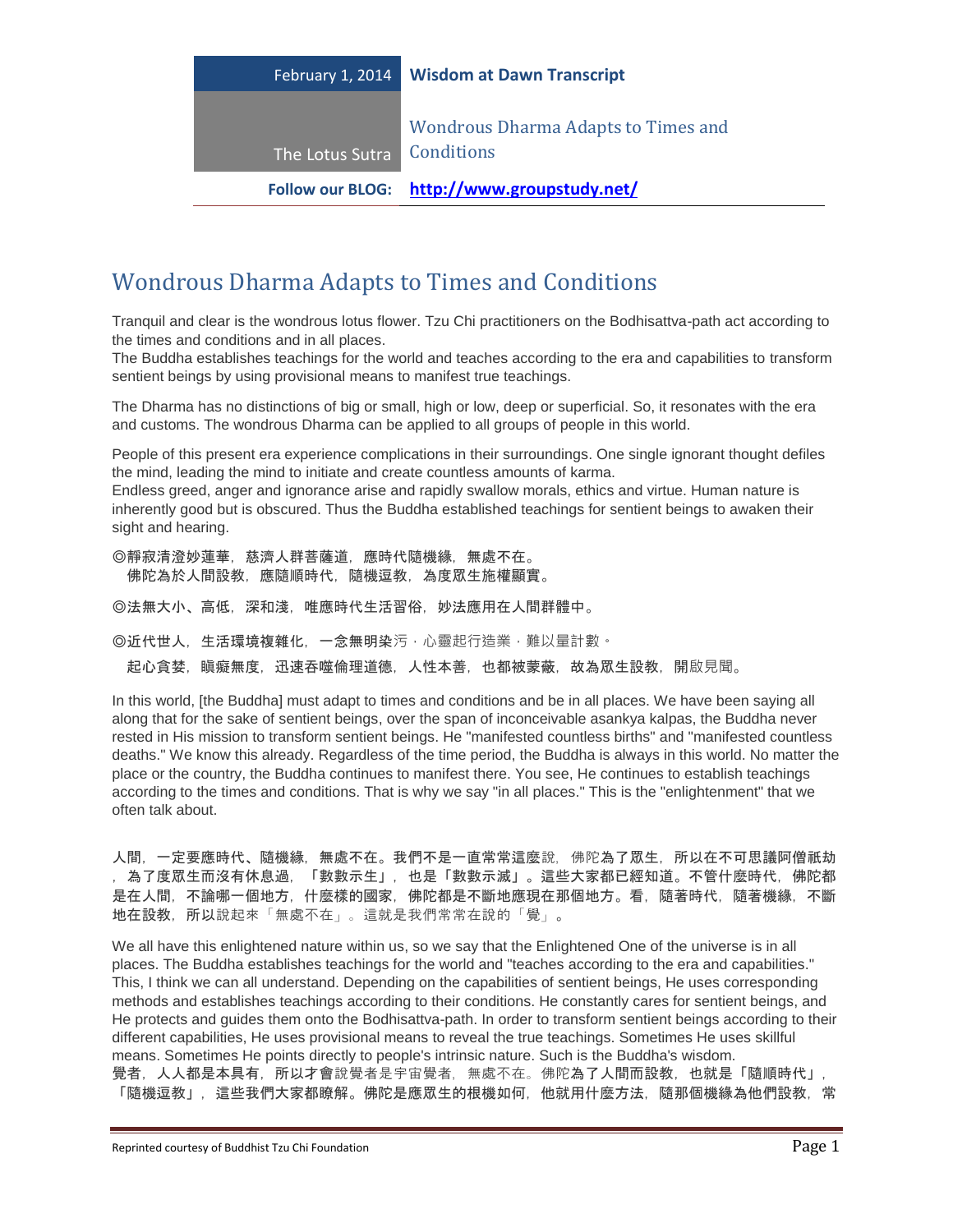|                  | Follow our BLOG: http://www.groupstudy.net/              |
|------------------|----------------------------------------------------------|
| The Lotus Sutra  | <b>Wondrous Dharma Adapts to Times and</b><br>Conditions |
| February 1, 2014 | <b>Wisdom at Dawn Transcript</b>                         |

常要護著眾生,保護眾生走上這條菩薩道。所以,為了度眾生,要(按)各種的根機不相同,他就「施權顯實」 ,有時候用方便的教法,有時候他就直接直指人心見性。這就是佛陀的智慧。

Tranquil and clear is the wondrous lotus flower. Tzu Chi practitioners on the Bodhisattva-path act according to the times and conditions and in all places. The Buddha establishes teachings for the world and teaches according to the era and capabilities to transform sentient beings by using provisional means to manifest true teachings.

## ◎靜寂清澄妙蓮華,慈濟人群菩薩道,應時代隨機緣,無處不在。 佛陀為於人間設教,應隨順時代,隨機逗教,為度眾生施權顯實。

The wisdom of the Buddha is taught on behalf of all sentient beings. So, the Dharma has no distinctions of high or low, deep or superficial. It is what the Buddha teaches sentient beings. Sentient beings have the same Buddha-nature, the only difference is their capabilities. The Buddha's teachings are meant to help people return to their Buddha-nature. The teachings established by the Buddha are suited to sentient beings' capabilities, so He uses many different methods. In other words, the Dharma refers to using these methods. When it resonates, it is wondrous Dharma. When it does not resonate, even if it points directly to their minds and makes it simple to see their true nature or to attain Buddhahood, it cannot be understood and cannot penetrate their minds. Therefore, for those with limited capabilities, the Buddha compassionately and patiently tries to draw them in and help them understand.

佛陀的智慧,就是為了眾生所施設,所以,法,沒有高低、深淺。這就是佛陀要來教導眾生,眾生的佛性平等, 只是根機差別而已,當然佛陀的教法就是要讓人人回歸平等的佛性,所以他所設的教法,隨著眾生的根機,他就 要用很多的方法。所以說起來,法,只是用方法。對機就是妙法,不對機,哪怕是直指人心,見性成佛,這麼簡 單,不過對方的根機無法接受,聽不懂,無法得入。所以,對根機淺薄的人,佛陀就是要慈悲、耐心,設法開導 、誘引過來。

That is why we say that with the Dharma there is no differentiation between big or small, high or low, or deep or superficial. Honestly, the most profound Dharma is the simplest Dharma. Even though the Dharma has always been this way, we sentient beings cannot comprehend it, so He has to "pull the vine to get at the beans." He has to use many methods. And that is why we say, "The Dharma has no distinctions of big or small, high or low, deep or superficial." So, "it resonates with the era and customs. The wondrous Dharma can be applied to all groups of people in this world."

所以說來,法,本來沒有什麼叫做大,什麼叫做小,什麼叫做高,什麼叫做低,也沒有什麼叫做深或淺。老實說 , 很深的法就是最簡單, 因為法本來就是這樣。但是, 本來就是這樣, 不過我們眾生無法體會, 才須「牽籐摘豆 」,這要用很多方法。所以才會說,「法無大小、高低,深和淺,唯應時代生活習俗,妙法應用在人間群體中」  $\circ$ 

The Dharma has no distinctions of big or small, high or low, deep or superficial. It resonates with the era and customs. The wondrous Dharma can be applied to all groups of people in this world. ◎法無大小、高低,深和淺,唯應時代生活習俗,妙法應用在人間群體中。

Is this time period a civilized era? Indeed! Countries in Europe and America have become very civilized and have undergone rapid development in the past couple of centuries. During these past few decades, haven't our standards of living in Taiwan also improved greatly? Here, our culture has become advanced, and so has our technology. Many kinds of sophisticated and specialized technology, along with flourishing computer and

Reprinted courtesy of Buddhist Tzu Chi Foundation **Page 2**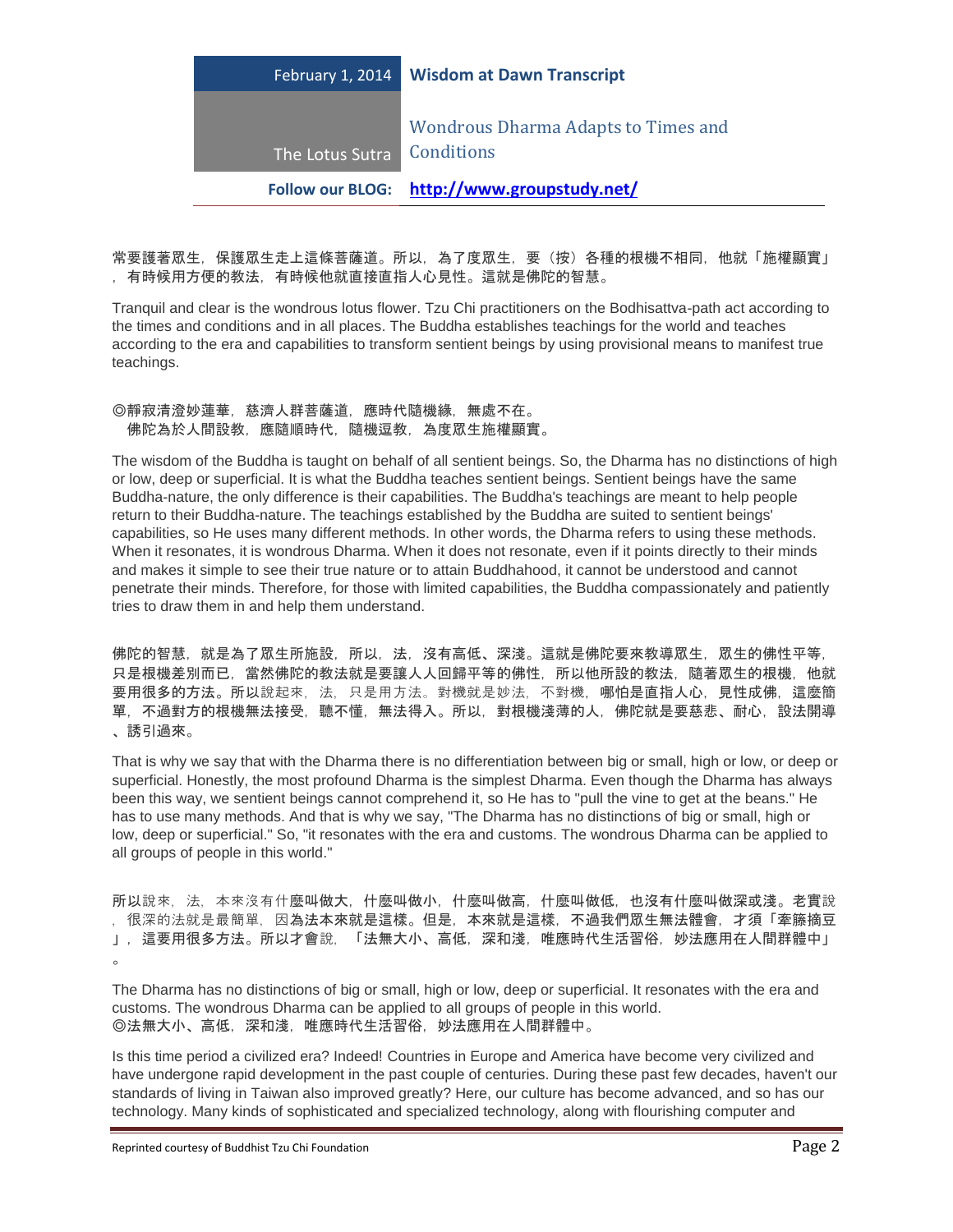|                  | Follow our BLOG: http://www.groupstudy.net/              |
|------------------|----------------------------------------------------------|
| The Lotus Sutra  | <b>Wondrous Dharma Adapts to Times and</b><br>Conditions |
| February 1, 2014 | <b>Wisdom at Dawn Transcript</b>                         |

manufacturing industries, can be found in Taiwan. In this advanced technological era, people go along with the times. We can see that people now do their work mostly on computers. No matter how big a project is, it is analyzed by computers and designed using computers. Now we live our lives in the world of computers.

這個時代是文明的時代嗎?對啊!在歐美國家,他們一、二百年來就已經是很文明了,發展很快。尤其是這幾十 年來,我們臺灣的這個時間、這個時代裡,難道不是生活也很提升嗎?我們這個地方也是文化很發達,科技很發 達,許多很精微、微細的科技,很發達的電腦、工業,在臺灣也是很多。在這種科技精密的時代,當然眾生就是 隨著這個時代在生活。看看現在的人,所學的多數都是在電腦作業,不管是多麼大的工程,也是用電腦在算,用 電腦在設計。現在我們大家生活中變成了走入電腦的世界。

Do you still remember the major earthquake in El Salvador? We reached out to the people there and built them Tzu Chi Villages, which included schools. When one school was completed, the president of El Salvador attended the completion ceremony. The students were very happy. A child rushed up to the president and said, "There is a computer in our classroom" The president was very curious, so he followed the children, and the large group marched to the classroom. On the wall of that classroom, a piece of cloth covered the wall. Where was the computer? The child lifted the cloth, and there was a picture of a computer, boxy and square, drawn on the wall. The students knew that computers are cube-like even though they did not have one.

我們還記得嗎?在(2001年)薩爾瓦多一次的大地震,我們去幫助他們,我們去為他們蓋慈濟村,我們去幫他們 蓋學校。學校落成了,總統也去參加這個落成典禮,學生很歡喜,快來,來跟總統說: 「我們的教室有電腦。」 總統很好奇,就跟著這些孩子浩浩蕩蕩的人就去到教室,在那個教室的牆壁上,用一塊布蓋著。電腦在哪裡?孩 子就將牆上的布掀開,牆壁上畫著一臺電腦,四四方方在那個地方。他們知道,電腦是四方的,他們根本沒有電 腦。

I saw this news being broadcasted on a news segment on our Da Ai Television Station. I remember that at the time, the executive director of Tzu Chi USA, Mr. Austin Tsao, happened to be back in Taiwan. I said, "The school in El Salvador began operation. Have we really given them computers?" He replied, "Not yet." Then I said, "Then you should hurry up and give them computers. Take the used computers that people are going to replace and collect them. There will be many." So he immediately contacted volunteers in the US. They quickly collected computers people were using but were about to replace and ended up with 100 to 200 computers. This is what I remember.

那一天,我看到大愛新聞報導出來。記得那時候,我們美國(總會)的執行長(曹惟宗)剛好回來臺灣,曹居士 , 那時候他回來時, 我說:「薩爾瓦多的學校啟用了·我們真的有給他們電腦嗎?」他說:「還沒有。」我說: 「你們應該要趕快,快給他們電腦。你們就將大家有用過的,要淘汰的,收一收也有很多,送給他們。」所以他 就趕緊聯絡美國,美國(慈濟人)真的將大家正在用的電腦,就快要淘汰的,趕緊收集來,也是集了一、兩百台 。記得當時是這樣。

Though it was initially just a drawing on a wall, that computer led many dedicated people to donate real computers that were in good shape. In more technologically-advanced countries, the second, third, fourth generation of computers came onto the market at rapid speeds, therefore, many people replaced their older models. Yet the ones being replaced were still in good condition. When they were sent to El Salvador, they were considered advanced educational tools. This is what we refer to as people's "customs." Even in the same space and time, lifestyles can be different.

Reprinted courtesy of Buddhist Tzu Chi Foundation **Page 3** and the state of Page 3 and the state of Page 3 and the state of Page 3 and the state of Page 3 and the state of Page 3 and the state of Page 3 and the state of Pa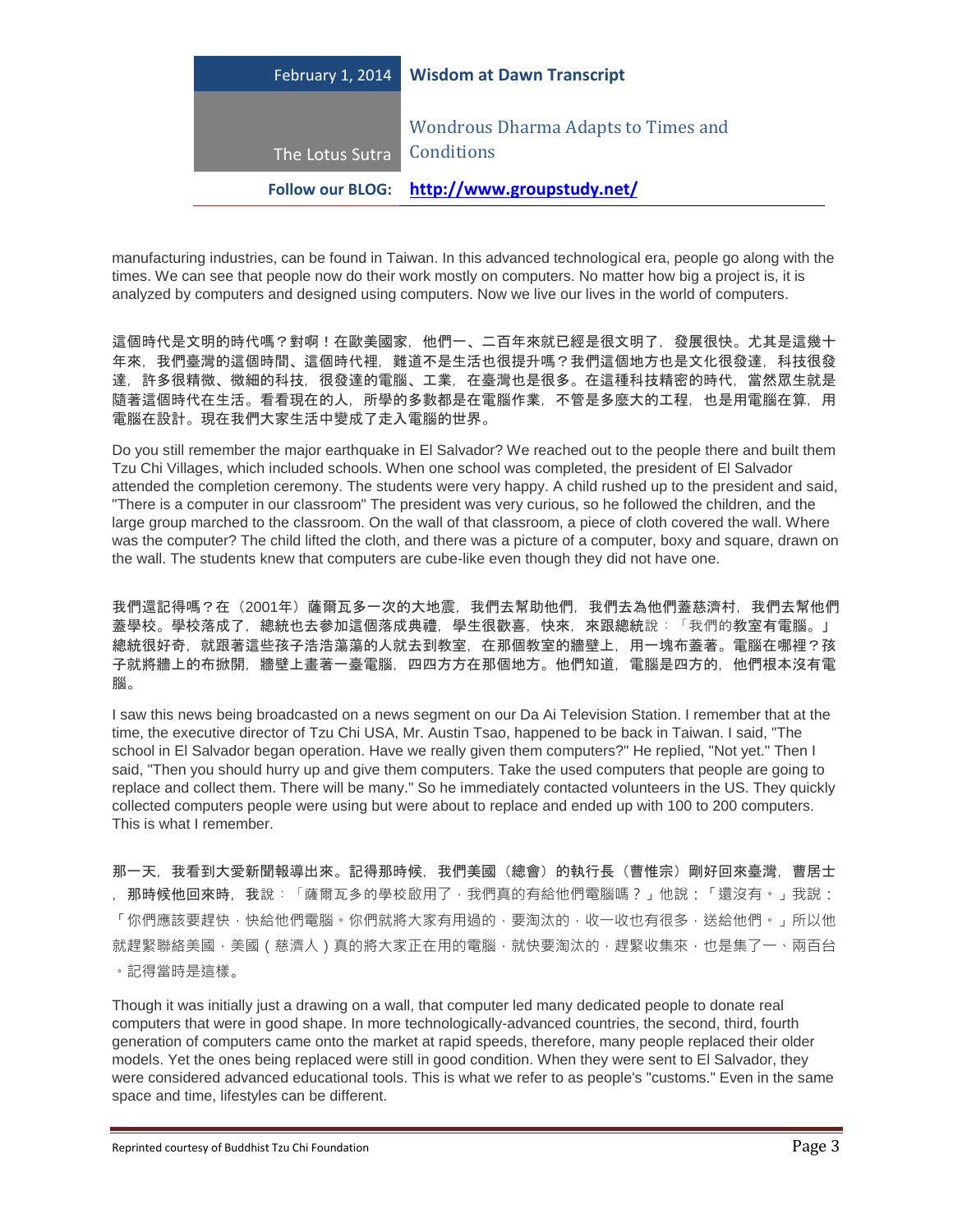| February 1, 2014           | <b>Wisdom at Dawn Transcript</b>            |
|----------------------------|---------------------------------------------|
| The Lotus Sutra Conditions | <b>Wondrous Dharma Adapts to Times and</b>  |
|                            | Follow our BLOG: http://www.groupstudy.net/ |

所以,雖然電腦畫在牆上,也能引來了這麼多發心的人,仍是好好的、很好用(的電腦),只是在那個文明的國 家已經又有第二代、第三代、第四代電腦,不斷一直上市,所以有的人又要換新的,淘汰下來的還是很好。送到 他們的國家去,在薩爾瓦多算是最高級的教育(工具)了。這就是在那個「習俗」,同一個時空,不一樣的生活 形態。

So the Buddha had to adapt His teachings to the different lifestyles, customs, habits and common practices of sentient beings. He used different methods to open up people's hearts and minds so that they could have broader views, become more observant and learn more. The Buddha's awakened nature remains in the vast Dharma-realm, present in all places. When the time and circumstances are right, the Dharma will be spread to that particular place.

所以佛陀他就要按照那個不同的形態,那種的習俗,眾生的習慣和他們生活的普遍性,用什麼方式能帶出他們那 分心靈,能夠開啟,看寬闊一點,看多一點的事物,學更多的東西。這也就是佛陀他的覺性,還是不斷地在虛空 法界的裡面,無處不在,只是要看時機,時機若到了,這個法就傳到那個地方去。

The wondrous Dharma is meant to be applied among people. The Buddha-Dharma did not only exist 2000 years ago; it is still very widespread now. At this time, the world truly needs it. To ensure that there is a common perspective among people takes an awakened nature. We all intrinsically have this awakened nature. We differ only because each era has its distinct lifestyles and customs. Now we are trying to unify the various customs and guide everyone toward the same path. I think this also depends on the awakened nature. As to how to open up this awakened nature, we need to apply the wondrous Dharma in this world, to relationships, and especially within organizations. This is precisely the era that needs such wondrous Dharma.

所以說起來,妙法應用在人間群體中。佛法不是在二千多年前而已,在現在才是很普遍的時代,在這個時候才是 真正人間需要用的時候,在這個群體裡要如何能讓人人很普遍能共同一個觀念,這就是覺性。覺性人人都本具, 只是因為時代生活習俗不同,所以現在要如何將習俗統一,導向一條道路,我想,這是覺性,要如何去開啟他這 個覺性 · 就是需要妙法應用在人間——人與人的之間,而且是在人群團體中 ; 這才是真正需要妙法的時代。

I have also heard that Tzu Chi volunteers are going in and out of Sichuan. Every person and team stays there for a whole month so that they have sufficient time to observe people's lifestyles in the villages. They observe whether the villagers' lives are continuously improving, whether the elderly are taken care of, and whether the sick people, the disabled and the wounded, are being rehabilitated, etc. As Tzu Chi volunteers enter the Sichuan community, [they have to figure out] how to interact with the people there. In this world, how do people interact with each other? How do we gather and coordinate a group of people who do not know each other? How do we guide them to take care of one another as a group, comfort each other, and do activities together?

又再聽到,在四川,慈濟人進進出出,每一個人、每一團隊去一個月,他就能有很充分的時間,在鄉村去看看人 家生活的生態,看看是不是他的生活有繼續改善,或者是老人有沒有人照顧,生病的人,殘障、受傷的人有沒有 在復健等等。這是慈濟人踏上了四川這個地點,要如何跟他們互動。在人間——人與人的之間,要如何互動,要 如何將一個一個彼此不認識的人,要如何將他們招集在一起,這樣讓他們群體能這樣互相照顧、互相關懷、互相 活動。

Reprinted courtesy of Buddhist Tzu Chi Foundation **Page 4** and the state of Page 4 and the Page 4 and the Page 4 and the Page 4 and the Page 4 and the Page 4 and the Page 4 and the Page 4 and the Page 4 and the Page 4 and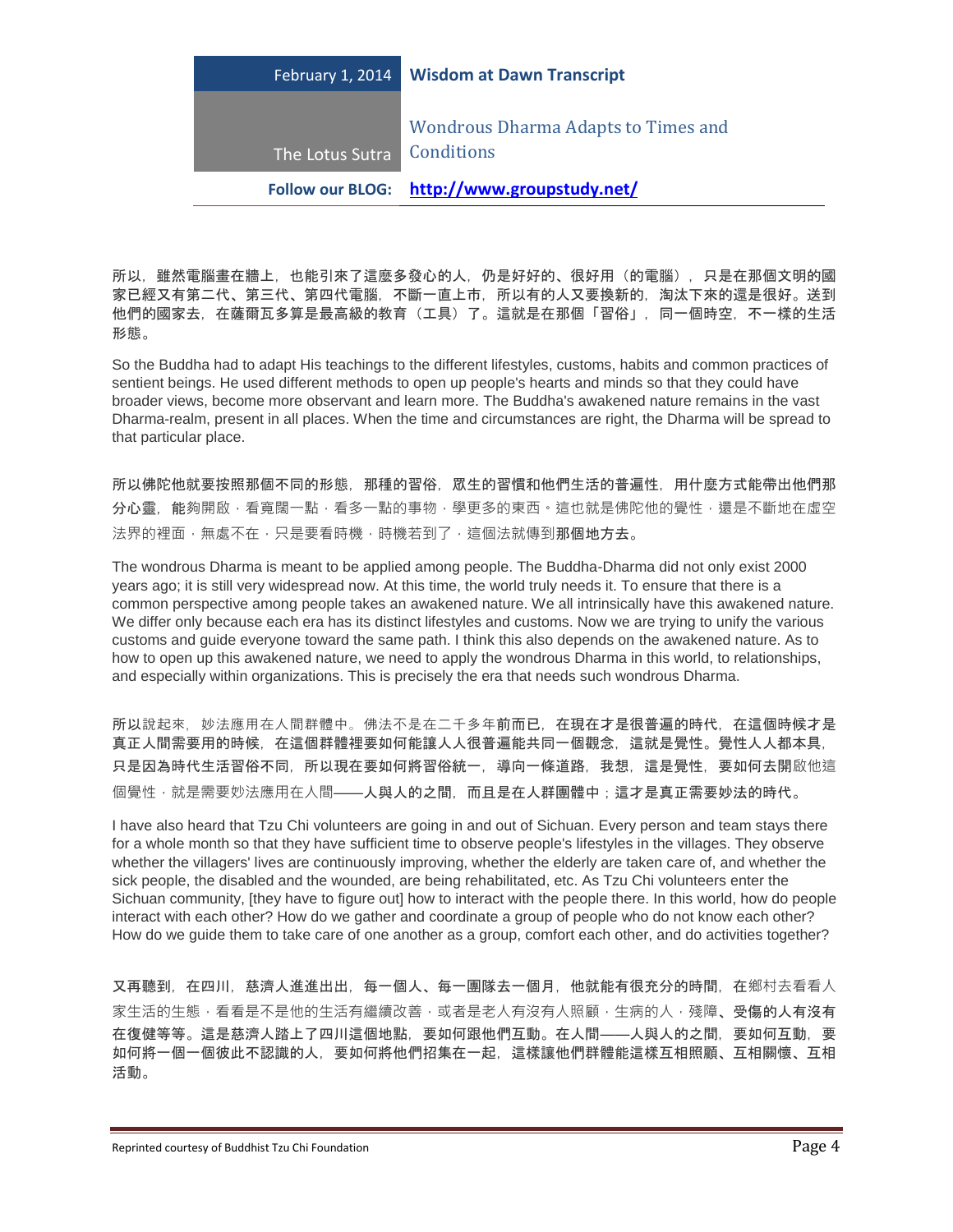| February 1, 2014 | <b>Wisdom at Dawn Transcript</b>                         |
|------------------|----------------------------------------------------------|
| The Lotus Sutra  | <b>Wondrous Dharma Adapts to Times and</b><br>Conditions |
|                  | Follow our BLOG: http://www.groupstudy.net/              |

In the beginning, two people, an older man guiding an younger, came together from Dazhou. After they started volunteering, they then joined the study session in Chengdu. To attend, they had to take an 11-hour bus ride. But they wanted to understand Tzu Chi and to learn. These two were devout Buddhists, and after they came in contact with Tzu Chi, they finally realized that this is the path they had been seeking. Therefore, these two Bodhisattvas came every week without fail. Even if there was a typhoon or a rainstorm, they still came. Because the commute was very far, they rented a tiny room in Chengdu. At night, the buses stopped running, so the two of them stayed in that room together. Later on, they crammed three, four and five people in there. Among them was an elderly Bodhisattva who was over eighty years old.

開始的時候,有兩個人,一位老菩薩帶著一位比較年輕的,都會(從達州)來,來幫忙之後就開始在成都(參與 )讀書會。若是來,他們就要坐十一個鐘頭的車,但是他要來瞭解慈濟,要來學。因為他是很虔誠的佛教徒,接 觸了慈濟之後,他才知道,原來這就是他要追求的一條路。所以這兩位菩薩每個星期一定不缺席,不管是颳風下 雨,還是一樣來。因為路途很遠,所以他就在成都就去租一間小小的房子,因為晚上沒有車子回去,他們就住在 那個地方﹐二個人住一間﹐後來就三個人、四個人、五個人全擠在一起﹐其中有老菩薩﹐八十多歲了也來。

A Tzu Chi volunteer asked him, "Revered Bodhisattva, where are you from?" He said, "I am from a very faraway place which is more than a ten-hour car ride away." He went on and said, "I came explicitly to see what you are all doing. This is exactly what I have been looking for. I am already over eighty, and now I have [finally] heard this kind of teaching. So, the Buddha-Dharma can actually be practiced among people. Something that people can hear and understand and then practice is the true Buddha-Dharma." The Dharma is to be practiced among people, not simply kept in the monasteries. It should adapt to the needs of this world and of contemporary life.

我們的志工就問說:「老菩薩,你從哪裡來?」他就說:「我從某地,大約多遠,十幾個鐘頭的車程。」然後他 說:「我是專程來,要來看你們在做什麼。因為我要找的就是這樣,我八十多歲了,我能在這個時候聽到這樣的 法,原來佛法能實行在人群中,講人家聽得懂的,指引人家做得到的,這就是真正的佛法。」這就是在人間群體 中,佛法不是只在叢林裡,佛法是要應人間所需要,應時代生活所需要。

In modern people's lives, their circumstances are already very complicated. In such a complicated setting, with such a large population, if one with an ignorant thought comes in conflict with another person with an ignorant thought, they will contaminate each other. Thus the minds of all sentient beings have become hazy and unclear. So the Chinese characters that make up the word "ignorance" are "no" and "clarity." At a time like this, people struggle against each other, fighting and competing. Think about this, how can we even begin to quantify the amount of negative karma created? It is immeasurable. So, "The mind gives rise to greed and excessive anger and ignorance." The depth of this greed, anger and ignorance cannot be quantified. In essence, there is no end to greed.

所以,近代世間人的生活已經環境很複雜化了,這麼複雜的環境,這麼多的人口,若是一念無明,你們想,這麼 多的人口,那種無明與無明這樣對立起來,互相污染,這種心靈,眾生的心靈都已經這樣朦朧掉了,整個模糊掉 了,所以叫做「無明」。在這種的時代裡,大家在競爭,互爭互奪,想看看那種的業,起行造業,你們想,要如 何去計數呢?難以量計。所以,「起心貪婪,瞋癡無度」,那種貪、瞋、癡也無法去測量到底是多深。總而言之 ,叫做貪婪無度。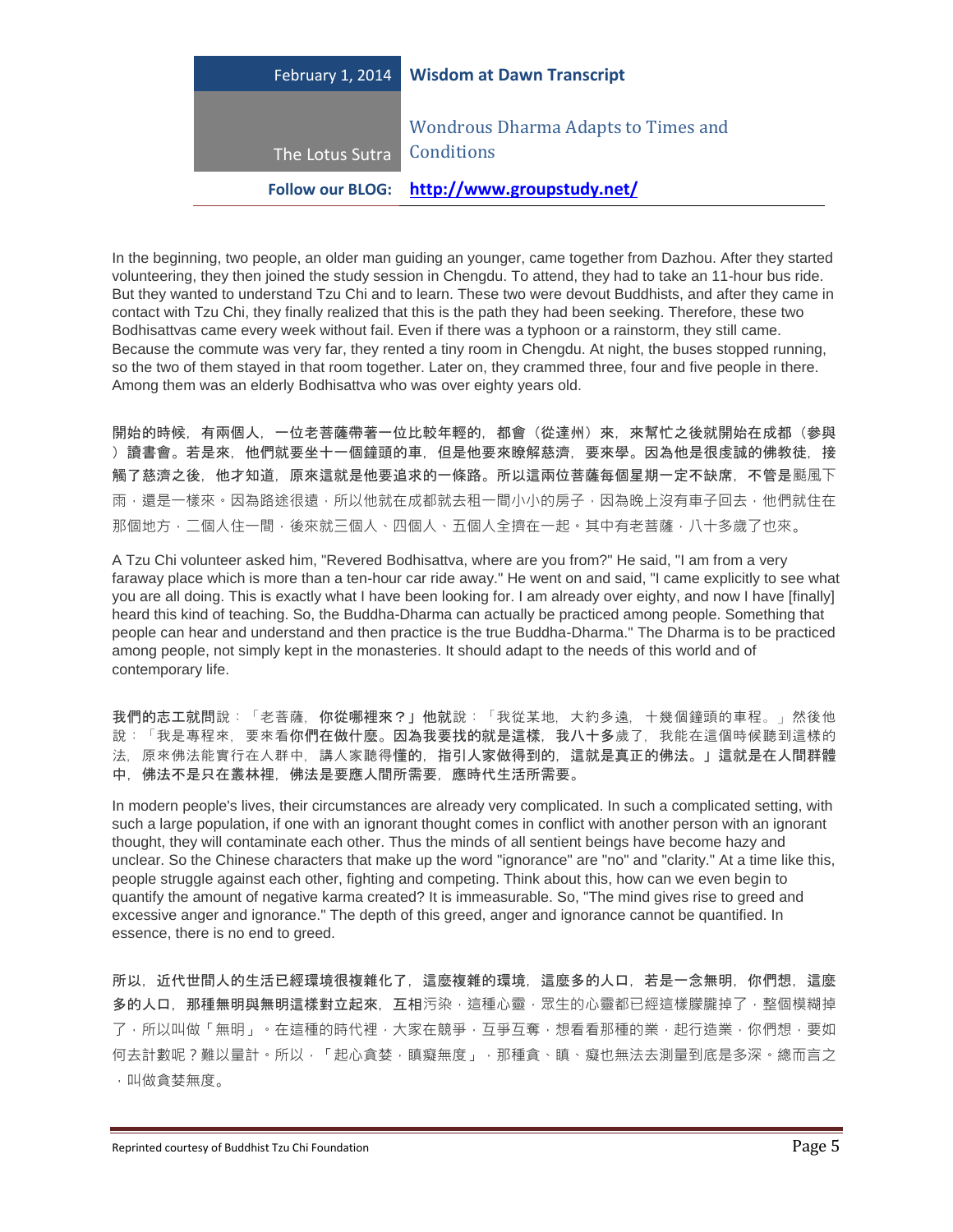

And not just greed, but anger as well. When there are more people, more things will go against our wishes. So when anger arises, we lose our tempers in a big way. The greater the anger, the more ignorant thoughts we have. When ignorance covers and obscures our minds, no matter what we say, our words are not clear; no matter what we hear, we cannot understand; no matter how we are taught, we cannot learn. We seem to be covered by a layer of ignorance. We also call this delusion. Therefore, unchecked greed, anger and ignorance will very quickly swallow up all ethics, just as if a quality piece of wood was infested by termites. The termites will continue to eat away at the wood until it is completely rotten. Similarly, morals, ethics and inherent goodness in human nature can all be gobbled up by greed, anger and ignorance. This is a state of "no clarity," which means our Buddha-nature has been covered and obscured by them. That is why the Buddha came into our world to establish teachings for sentient beings.

不只是貪,又是瞋。人多了,不順意的事情更多,所以瞋,脾氣發起來就很大。愈是瞋心大,癡念就愈厚,蒙癡 ,那種的模糊掉了,怎麼說都說不清楚,怎麼聽都聽不懂,怎麼教都教不會,就好像是一層無明遮住了,這就是 叫做癡。所以說來,貪婪、瞋、癡無度,會迅速吞噬倫理。像是一支很好的木材,它若長了白蟻,白蟻一直蛀蝕 、一直蛀蝕,腐蝕掉了。倫理也是一樣,倫理道德,人性的本善,無不都是受貪瞋癡將它吞噬掉,這就是這叫做 無明,這叫做我們的佛性被它蒙蔽掉了。所以佛陀來人間,就是為眾生設教。

People of this present era experience complications in their surroundings. One single ignorant thought defiles the mind, leading the mind to initiate and create countless amounts of karma. Endless greed, anger and ignorance arise and rapidly swallow morals, ethics and virtue. Human nature is inherently good but is obscured. Thus the Buddha established teachings for sentient beings to awaken their sight and hearing.

◎近代世人,生活環境複雜化,一念無明染污,心靈起行造業,難以量計數。 起心貪婪,瞋癡無度,迅速吞噬倫理道德,人性本善,也都被蒙蔽,故為眾生設教,開啟見聞。

Sentient beings have many confused and deluded thoughts, with a complex variety of capabilities, some sharp and some dull. In this day and age, actually, no matter what day and age, the Buddha's enlightened nature is pervasive. He came solely to establish teachings for sentient beings. To unlock their sight and hearing and in the hope that all sentient beings are likely to hear the teachings, they have to be widespread. For instance, the earthquake in Sichuan created causes and conditions that guided us there. Then, through our interactions with others, we can expand their sight and hearing. In learning Buddhism, we must work with people. For the Dharma we hear to be useful, we cannot just hear it and not apply it. Therefore, I hope that we will all try to understand the essence of this Dharma so that it can enter our hearts and be applied. Then, our minds can become clear and pure as each of us interacts with others. Like a lotus flower, we walk the Bodhisattva-path without being defiled.

眾生愚癡迷念很多,根機,很複雜的根機,有的很利,有的很鈍。佛陀在這個時代,不管哪個時代,他的覺性都 是普遍存在,他無不都是來為眾生設教。所以,只為了要開啟眾生的見聞,希望讓大家較有機會聽到,若要讓眾 生有機會聽到,就要普遍。像四川這樣的一個地震,有了這個因緣的牽引,在那個地方就能夠人與人的之間互相 互動,互相讓他們有見聞,開啟他們,學佛是要走入人群去,真正聽到的是能用的法,不是光只是聽來而不能用 。所以,希望人人能如何來瞭解我們這個法髓,能輸入了人人的心,讓人人能發用,讓人人的心能澄清,走入人 群中像一朵蓮花,行在菩薩道,沒有污染。